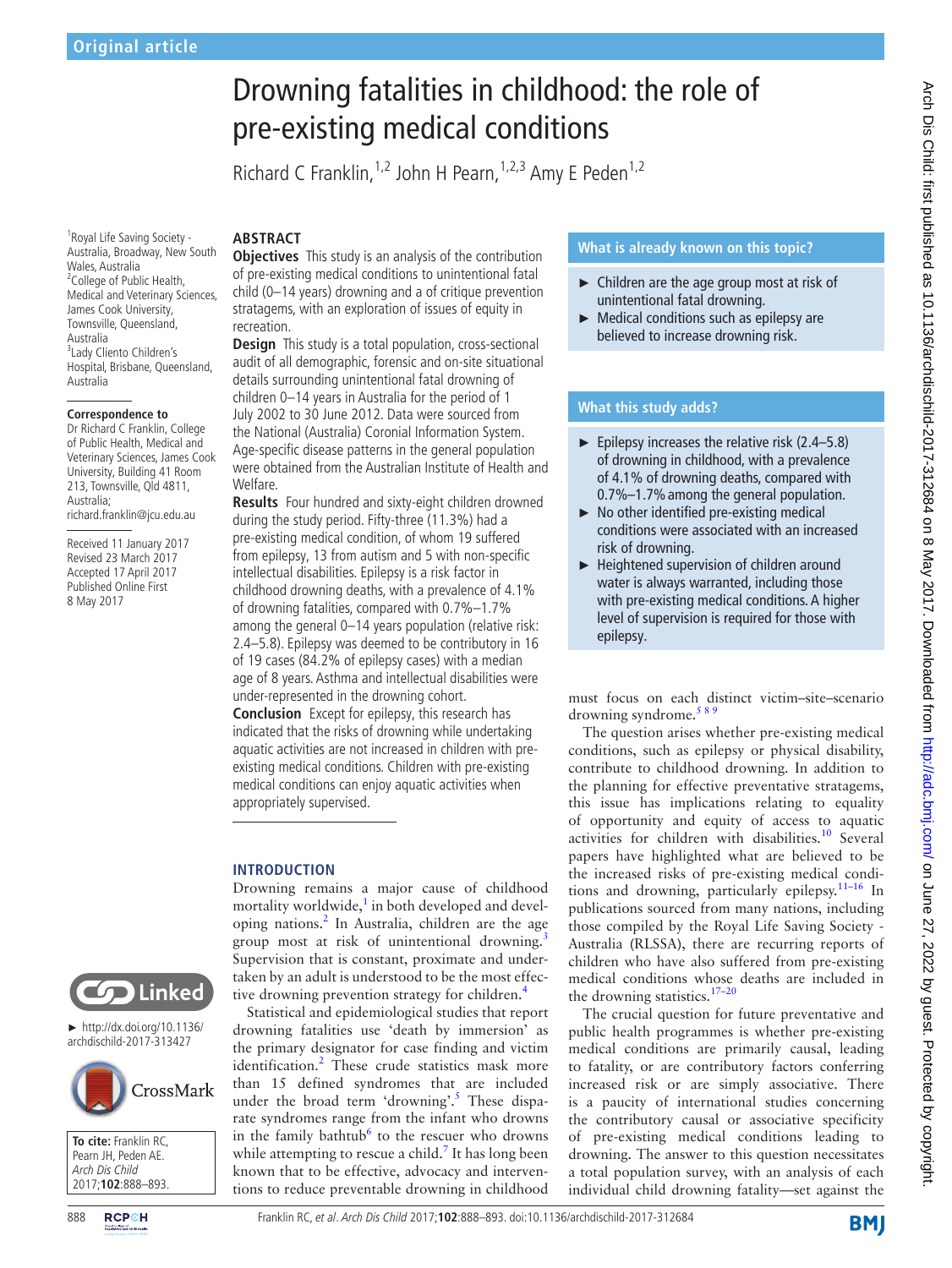perspective of the population incidence of specific childhood medical conditions.

In this paper, we report such an audit comprising a 10-year (2002–2012) national population study of every unintentional childhood drowning fatality occurring in Australia. In this study, we have linked each drowning with both a forensic review and an analysis of each child's medical history.

#### **Aims**

The aims of this paper are to:

- $\triangleright$  describe the contribution of pre-existing medical conditions leading to child (0–14 years) drowning
- ► critique stratagems for the prevention of drowning among children with pre-existing medical conditions
- ► explore issues of equality of aquatic recreation.

#### **Methods**

This total population study analysed the details of every child (0–14 years) who died from unintentional drowning in Australia between 1 July 2002 and 30 June 2012.

#### **Definitions**

A child was defined as an individual 0–14 years of age. This age group was chosen as drowning deaths and medical conditions in Australia are reported using 5-year age bands (eg, 0–4 years, 5–9 years and 10–14 years). Drowning has been defined using the international definition adopted by the WHO.<sup>25</sup>

#### **Case finding**

Under each state's and territory's legislation, drowning fatalities in Australia must be notified to the coroner by the doctor certifying death. In Australia, a nationwide coronial database is a confidential register of all deaths deemed unexpected or unnatural by the certifying doctor.<sup>26</sup> This is a total population audit of child unintentional fatal drowning in Australia using the National (Australia) Coronial Information System (NCIS) as the primary dataset. From this, RLSSA has generated a National Fatal Drowning Database. This complete, total population database is the gold standard of unintentional drowning deaths in Australia. Cases in the database are routinely cross-referenced against the NCIS and updated as cases become closed (ie, are no longer under investigation by a coroner). Data in this study are correct as at 7 December 2016.

#### **Exclusions**

All cases of aquatic death THAT were not due to drowning (eg, shark or crocodile attack, boating injuries due to physical trauma, and so on) were excluded. Cases identified as self-inflicted harm, homicide, infanticide or the result of assaults were also excluded. Cases were included: even when no body was recovered or where only skeletal remains were found, and cases that did not have a coronial ruling at the time of analysis but where the interim cause of death was stated as drowning. At the time of analysis, 97.2% of child drowning cases used within this study were closed within the NCIS system. Perusal of the stillopen cases (2.8%) suggests these are in no way atypical of the overall database.

#### **Medical reviews**

One of the authors (JP) reviewed the medical details of each case. Details of every drowning scenario, rescue, resuscitation and pre-existing medical condition were reviewed. We defined a pre-existing medical condition as one recorded in the medical

history of the victim, obtained from: (A) initial police reports of the fatality; (B) from the report of the attending forensic pathologist undertaking the coronial autopsy; and (C) details from transcripts or findings of subsequent coronial inquests. For children with two or more pre-existing medical conditions (5.7%), only the leading condition was coded and used for analysis.

#### **Causal links**

For every case, two of the authors (IP and RF) together formed a collaborative interpretative judgement concerning whether the pre-existing medical condition: (A) was the direct cause of death due to drowning (eg, an epileptic seizure in the water); or (B) compromised (with fatal conclusion) any aspect of an otherwise effective rescue or successful resuscitation; or (C) was incidental to the circumstances of the drowning incident or its fatal outcome.

#### **Data analysis and ethics**

Data were recorded and reviewed for each victim's age, sex, medical history, date of incident, date of death (if different to incident in the cases of initial non-fatal drowning), remoteness classification of drowning location, type of water hazard (eg, river, bathtub and beach), activity at time of death, visiting status, country of birth, Aboriginal and/or Torres Strait Islander status and the presence of alcohol revealed by forensic autopsy. The prevalence of relevant medical conditions in the population of Australian children 0–14 years was obtained from data published by the Australian Institute of Health and Welfare<sup>24 27–29</sup> and The Lancet.<sup>[30](#page-5-4)</sup> Data from the US Department of Education<sup>[31](#page-5-5)</sup> was used as a proxy for Australia for the prevalence of neuromuscular disease and paralysis as no equivalent data was available for Australia. Data analysis was undertaken using IBM SPSS.<sup>32</sup> Relative risk was calculated using the MedCalc statistical software.<sup>33</sup>

This study was approved by the Department of Justice and Regulation Human Research Ethics Committee (JHREC) (CF/07/13729; CF/10/25057, CF/13/19798).

#### **Results**

There were 2896 unintentional drowning deaths in Australia between 1 July 2002 and 30 June 2012. Of these, 468 (16.2%) were children (0–14 years) and 53 (11.3% of all fatal child drownings) had an identified pre-existing medical condition, with an average of 5.3 deaths per annum [\(figure](#page-2-0) 1). Males accounted for 64.7% of all childhood drowning fatalities; however, males and females were equality represented within the cohort with pre-existing medical conditions (m: 11.6%; f: 10.9%). Nineteen victims (35.8%) were aged 0–4 years, 20 (37.7%) were aged 5–9 years and 14 (26.4%) were aged 10–14 years ([table](#page-2-1) 1).

Fifty-three children suffered from a pre-existing medical condition [\(table](#page-3-0) 2). Children with pre-existing medical conditions were on average older (7.0 years) than those children without pre-existing medical conditions (3.7 years). Children with pre-existing medical conditions drown in similar circumstances to those without. Children with pre-existing medical conditions commonly drowned in swimming pools (32.1%), bathtubs and rivers (18.9% respectively), as a result of falls into water (49.1%) and while swimming (22.6%) and bathing (20.8%). Location of drowning and activity prior to drowning were not found to be statistically significant for children with pre-existing medical conditions.

Alcohol was found to be present in 3.8%, though it was not found to be statistically significant. Four victims were known to be Aboriginal and/or Torres Strait Islander. Almost half (43.4%)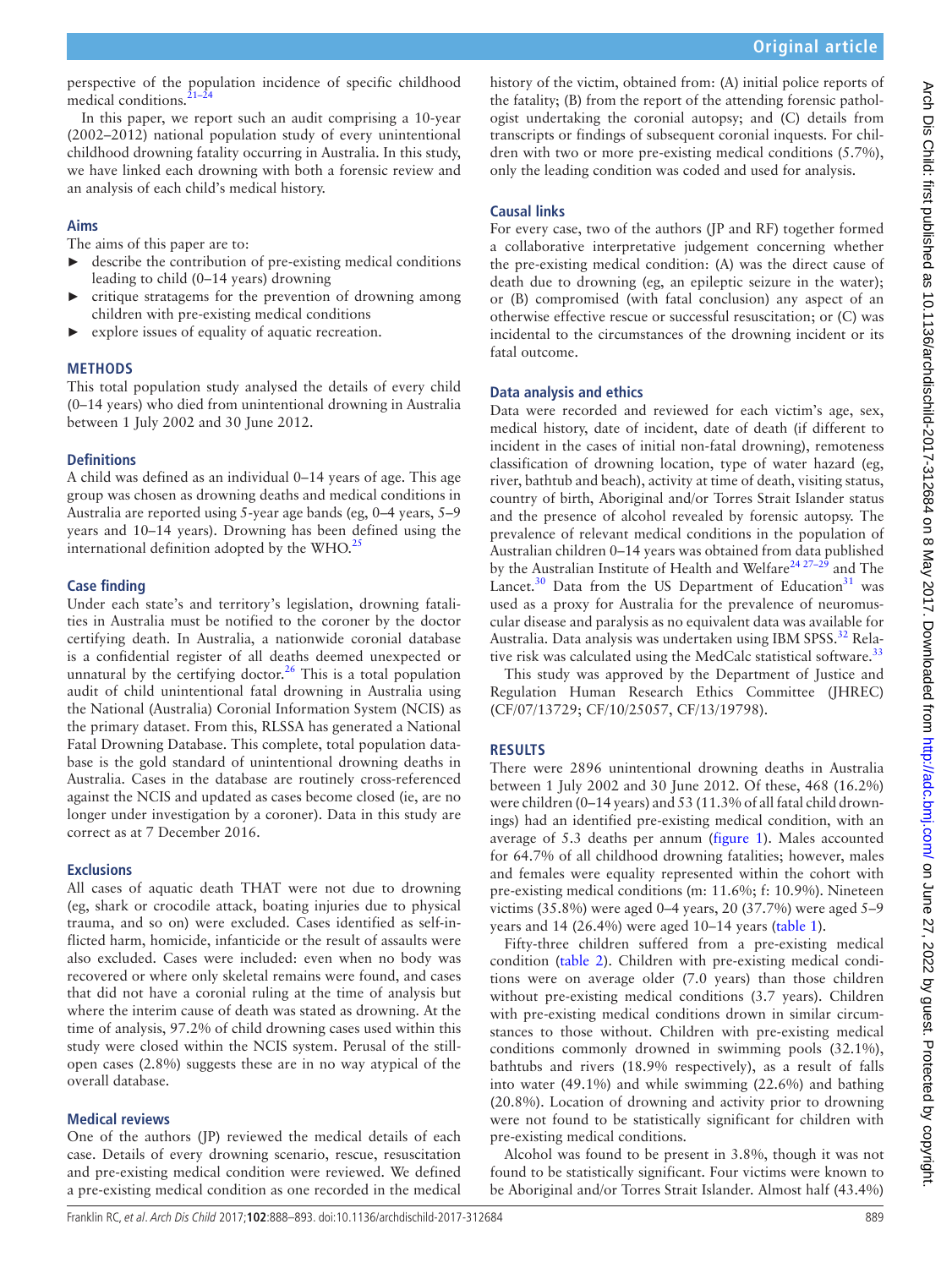

**Figure 1** Child (0-14 years) drowning deaths and status of pre-existing medical conditions, by financial year. Total population survey, Australia, 2002/03–2011/12 (N=468).

of drowning deaths occurred in areas classified as major cities, with a further 7.5% taking place in remote and very remote locations. The majority of victims (86.8%) were not visitors.

Children with epilepsy (35.8%) included those with primary diagnoses of a seizure disorder, Landau Kleffner Syndrome, persistent febrile convulsions and Lennon-Gastaut syndrome. Other medical conditions (11.4%) included diagnoses such as Down syndrome, cystic fibrosis, fetal alcohol syndrome and Duchenne muscular dystrophy. Epilepsy is an associated risk factor in childhood drowning deaths, with a prevalence of 4.1%, compared with a prevalence of 0.7%–1.7% among the general 0–14 years age population (RR: 2.4–5.8 (95% CI 1.3 to 13.7)). The median age of children who drowned with a diagnosis of pre-existing epilepsy was 8 years (range 2–14 years).

Intellectual disabilities (RR: 0.2; 95% CI 0.1 to 0.6) and asthma (RR: 0.05–0.09; 95% CI 0.0 to 0.3) were associated with a lower risk of drowning than that in the general population.

The analysis and interpretation of the links between pre-existing medical conditions and fatal drowning are shown in [table](#page-3-1) 3. In 16 children (30.2% of the 53 children with an identified pre-existing medical condition), their pre-existing medical condition had no impact on the drowning event. For example, the fact that a toddler had cystic fibrosis was incidental to his wandering away from a family picnic and drowning in an ornamental pond nearby ([table](#page-3-1) 3).

<span id="page-2-0"></span>One child had Down syndrome, and another was developmentally delayed (and suffered epilepsy), which we deemed contributory to the drowning. We deemed several pre-existing conditions other than epilepsy (eg, autism, intellectual disability, neuromuscular disease and myocarditis) possibly or directly contributory to the drowning in 20 cases. No child with cerebral palsy, uncomplicated by epilepsy or other condition drowned.

Among the 16 victims where epilepsy was deemed to be a direct cause: 14 were born in Australia (the country of birth was unrecorded in two cases). Two children were identified as of Aboriginal and/or Torres Strait Islander descent. None were overseas visitors. Two-fifths (43.8%) were aged 10–14 years, with only one victim under 5years of age. Five children were in a bathtub and bathing at the time (aged 3–14 years), five were in swimming pools, two were at the beach, two were in rivers, one was in a lake and one in a dam [\(table](#page-4-10) 4). None were appropriately supervised at the time.

#### **Discussion**

In this study, 11% of all childhood unintentional drowning victims had an identified pre-existing medical condition; this was lower than that which was found by Schyllander *et al*  $(16%)$ .<sup>34</sup> Similar to other studies, two-thirds (65%) of childhood drowning fatalities were male<sup>34 35</sup>; however, males and

<span id="page-2-1"></span>**Table 1** Patterns of pre-existing medical conditions, by age and sex. Total population survey of all child drowning deaths, Australia, 2002/03– 2011/12 (N=468)

| _ _ _                                       |           |     |                |           |    |         |             |    |                                   |     |                |                |     |
|---------------------------------------------|-----------|-----|----------------|-----------|----|---------|-------------|----|-----------------------------------|-----|----------------|----------------|-----|
|                                             | 0-4 Years |     |                | 5-9 Years |    |         | 10-14 Years |    | Pre-existing medical condition(s) |     | Total drowning |                |     |
| <b>Pre-existing medical</b><br>condition(s) | Yes       | No  | <b>Unknown</b> | Yes       | No | Unknown | Yes         | No | <b>Unknown</b>                    | Yes | No             | <b>Unknown</b> |     |
| Male                                        | 13        | 168 | 24             | 13        | 42 |         | 9           | 22 |                                   | 35  | 232            | 36             | 303 |
| Female                                      | b         | 93  | 20             |           | 14 |         |             | 14 |                                   | 18  | 121            | 26             | 165 |
| <b>Total</b>                                | 19        | 261 | 44             | 20        | 56 | 11      | 14          | 36 |                                   | 53  | 353            | 62             | 468 |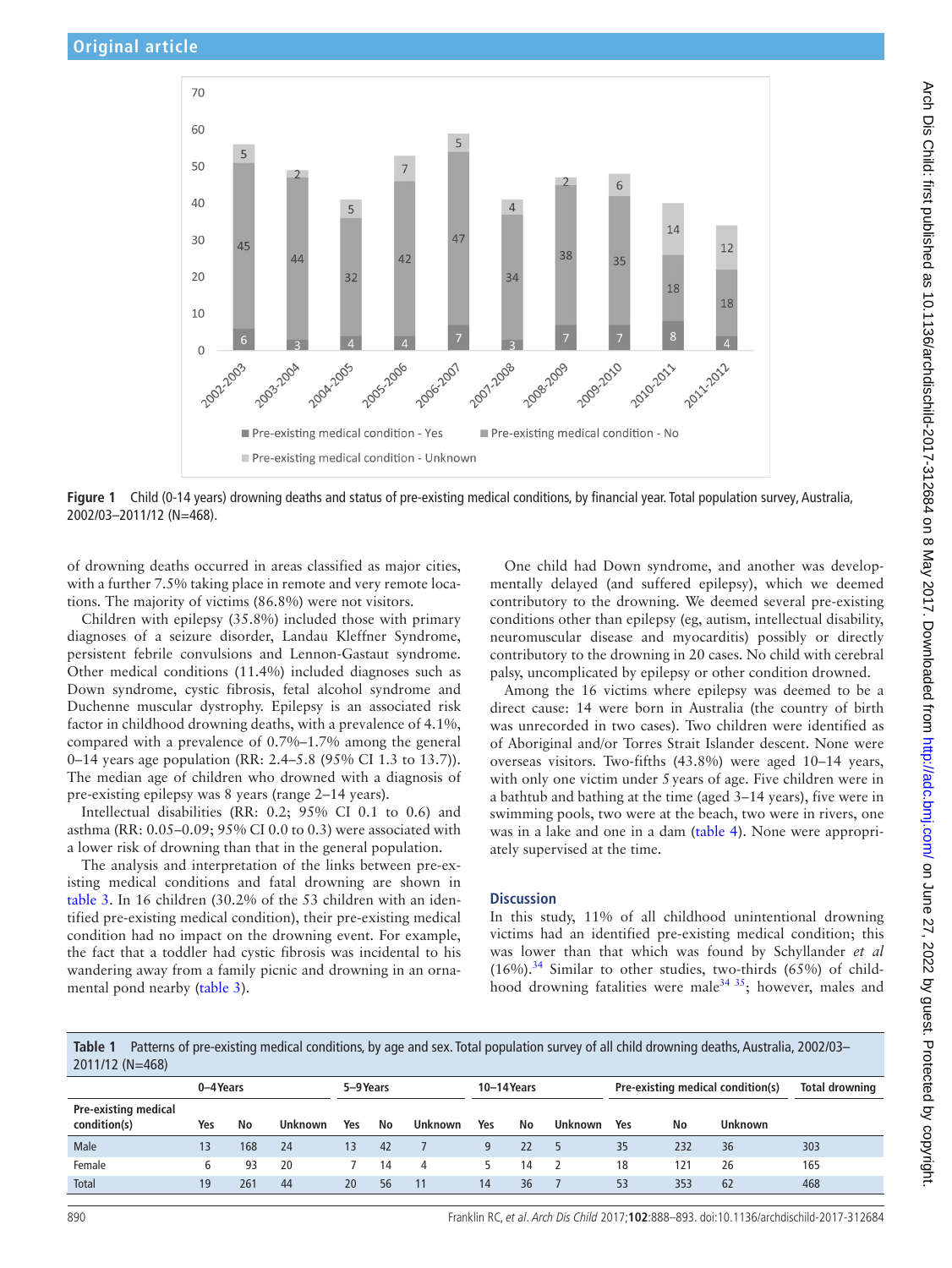<span id="page-3-0"></span>**Table 2** Drowning deaths of children with pre-existing medical conditions, by diagnosis, age, sex and incidence. Total population survey, Australia, 2002/03–2011/12 (n=53)

|                                              | N  | Sex                      |          | Age<br>(years) | Prevalence/drowning<br>deaths | <b>General population</b><br>prevalence 0-14 years | <b>Relative</b><br>Risk (RR) | <b>RR Confidence</b><br>Interval (CI) | <b>RR</b> statistical<br>significance | <b>References</b> |
|----------------------------------------------|----|--------------------------|----------|----------------|-------------------------------|----------------------------------------------------|------------------------------|---------------------------------------|---------------------------------------|-------------------|
|                                              |    | M                        | F        | md             | $\%$                          | $\frac{0}{0}$                                      |                              |                                       |                                       |                   |
| Epilepsy                                     | 19 | 10                       | 9        | 8              | 4.1                           | $0.7 - 1.7$                                        | $2.4 - 5.8$                  | 1.3 to 13.7                           | p < 0.001                             | 2741              |
| Autism, psychological<br>adjustment problems | 13 | 11                       |          | 5              | 2.8                           | 2.4                                                | 1.2                          | 0.6 to 2.3                            | $p=0.667$                             | 24                |
| Intellectual disabilities                    | 5  | 4                        |          | 5              | 1.1                           | 4.3                                                | 0.2                          | $0.1$ to $0.6$                        | p < 0.01                              | 28                |
| Asthma                                       | 4  | $\mathcal{P}$            |          | 5.5            | 0.9                           | $10.0 - 15.1$                                      | $0.05 - 0.09$                | $0.0$ to $0.3$                        | p < 0.001                             | 24 28 29          |
| Neuromuscular disease,<br>paralysis          |    | $\overline{\phantom{a}}$ | $\Omega$ | 11             | 0.4                           | 0.2                                                | 2.1                          | 0.3 to 14.9                           | $p=0.458$                             | 31                |
| Total                                        | 53 | 35                       | 18       |                | 11.3                          |                                                    |                              |                                       |                                       |                   |

females are equally represented within the cohort with pre-existing conditions. Children with epilepsy commonly drowned in aquatic environments in and around the home, such as bathtubs (31%) and swimming pools (31%), and none were adequately supervised at the time of their drowning.

At the outset of this research, we posited that pre-existing medical conditions increase the risk of fatal drowning by one or more of three mechanisms: (A) the pre-existing condition (eg, autism) $36$  might increase the likelihood of a child inappropriately seeking and entering a water hazard; (B) the condition might increase the risk of drowning once the potential victim is in the water (eg, frailty or muscular paresis or paralysis); or (C) reduced rates of successful resuscitation or successful intensive care outcomes due to pre-existing medical conditions (eg, cystic fibrosis).

In the context of current supervisory practices that relate to children with pre-existing medical conditions, this study has confirmed that there is no increased risk for children with delayed social and intellectual development. Rather, intellectual disabilities and asthma were associated with a lower risk of drowning than that in the general population. We posit that this association is related to decreased exposure to aquatic hazards and to instinctive heightened supervision of children.<sup>10</sup> This applies particularly to frailty, due to sarcopenia particularly of neuromuscular diseases. We believe that this is one reason why this research has not revealed an increased risk to such children, apart from those with epilepsy. An assessment of the mathematical increase in risk necessitates the compilation of exposure denominators that are unknown and probably unknowable for this group of conditions. Children with a priori medical condition may not have had an equal opportunity for swimming lessons $30$  and as such might be at greater risk of drowning. The

<span id="page-3-1"></span>

| Attributed pre-existing medical conditions. Total population<br>Table 3<br>survey, Australia, 2002/03-2011/12 (n=53) |                        |                          |                 |                |  |  |  |  |
|----------------------------------------------------------------------------------------------------------------------|------------------------|--------------------------|-----------------|----------------|--|--|--|--|
|                                                                                                                      | <b>Direct</b><br>cause | Possible<br>contributory | No impact Total |                |  |  |  |  |
| Epilepsy                                                                                                             | 16                     |                          | $\mathfrak{p}$  | 19             |  |  |  |  |
| Autism, psychological<br>adjustment problems                                                                         | 0                      | 12                       |                 | 13             |  |  |  |  |
| Intellectual disabilities                                                                                            | $\mathfrak{p}$         | $\mathfrak{p}$           |                 | 5              |  |  |  |  |
| Other medical syndromes                                                                                              | $\mathfrak z$          | U                        | 8               | 10             |  |  |  |  |
| Asthma                                                                                                               | $\Omega$               | $\Omega$                 | 4               | $\overline{4}$ |  |  |  |  |
| Neuromuscular disease.<br>paralysis                                                                                  | 1                      |                          | 0               | 2              |  |  |  |  |
| <b>Total</b>                                                                                                         | 21                     | 16                       | 16              | 53             |  |  |  |  |

only pre-existing condition that leads to an increased risk of fatal drowning, under current real-life conditions of supervision, once a child is in the water, is epilepsy. Again, there is a relative increase but the absolute mathematical risk remains small and maybe zero with compensatory supervision.<sup>[5](#page-4-4)</sup> We posit that multiple, pre-existing medical conditions, specifically associated with epilepsy, may contribute to the risk of drowning, further work is required to elucidate this point.

In the aquatic domain, there are obvious extra demands in the care and supervision of an individual child with a history of epilepsy, or in other conditions such as those with a family history of the long QT (QT<sub>c</sub>) syndrome.<sup>37</sup> No appropriately supervised child drowned in Australia over the 12-year survey period. Supervision is a complex skill requiring the four elements of proximity, continuity, attention and preparedness for it to be effective.<sup>[8](#page-4-11)</sup> Children with epilepsy may swim with safety if (A) anti-convulsant drug blood concentrations are in the therapeutic range; (B) the child has been seizure free for 6–12 months; and (C) compensatory extra supervision is in place. $\overline{\phantom{a}}$ 

Advocacy for, and the implementation of, safety barriers (ie, barriers that prevent access) around water hazards (especially domestic pools and ponds), have dramatically reduced the rates of childhood drowning.[8 9 38](#page-4-11) Such safety barriers are particularly important in the prevention of drowning if children have pre-existing medical conditions especially frailty from any cause and those with intellectual disability.

If rescuers are trained in cardiopulmonary resuscitation, there is a 30%–40% chance of turning a potential fatality into a survivor.<sup>1139</sup> Every parent should have a current first aid certificate, a policy of significance for parents of children with disabilities. Swimming skills are important life skills; and children with chronic medical conditions and congenital disabilities need these no less than able bodied children[.10](#page-4-7) Common sense indicates that swimming lessons should be conducted as a one-on-one format and appropriate strategies implemented to ensure the child's safety in the water.<sup>10</sup> Life jackets, for children at increased risk of a seizure, that will roll them onto their back and keep their nose and mouth out of the water during a seizure may prevent drowning.<sup>4</sup>

This study is the first longitudinal total population analysis of the prevalence and role of pre-existing medical conditions in unintentional fatal drowning among children aged 0–14 years using unselected, total population coronial data. The use of coronial data allows for a deeper understanding of the presence of pre-existing medical conditions as identified by forensic pathologists by accessing coronial autopsy reports. There were a small number (13.2% of all unintentional child fatal drownings) of cases where pre-existing medical condition was unknown. This was due to no information being available about the status of the pre-existing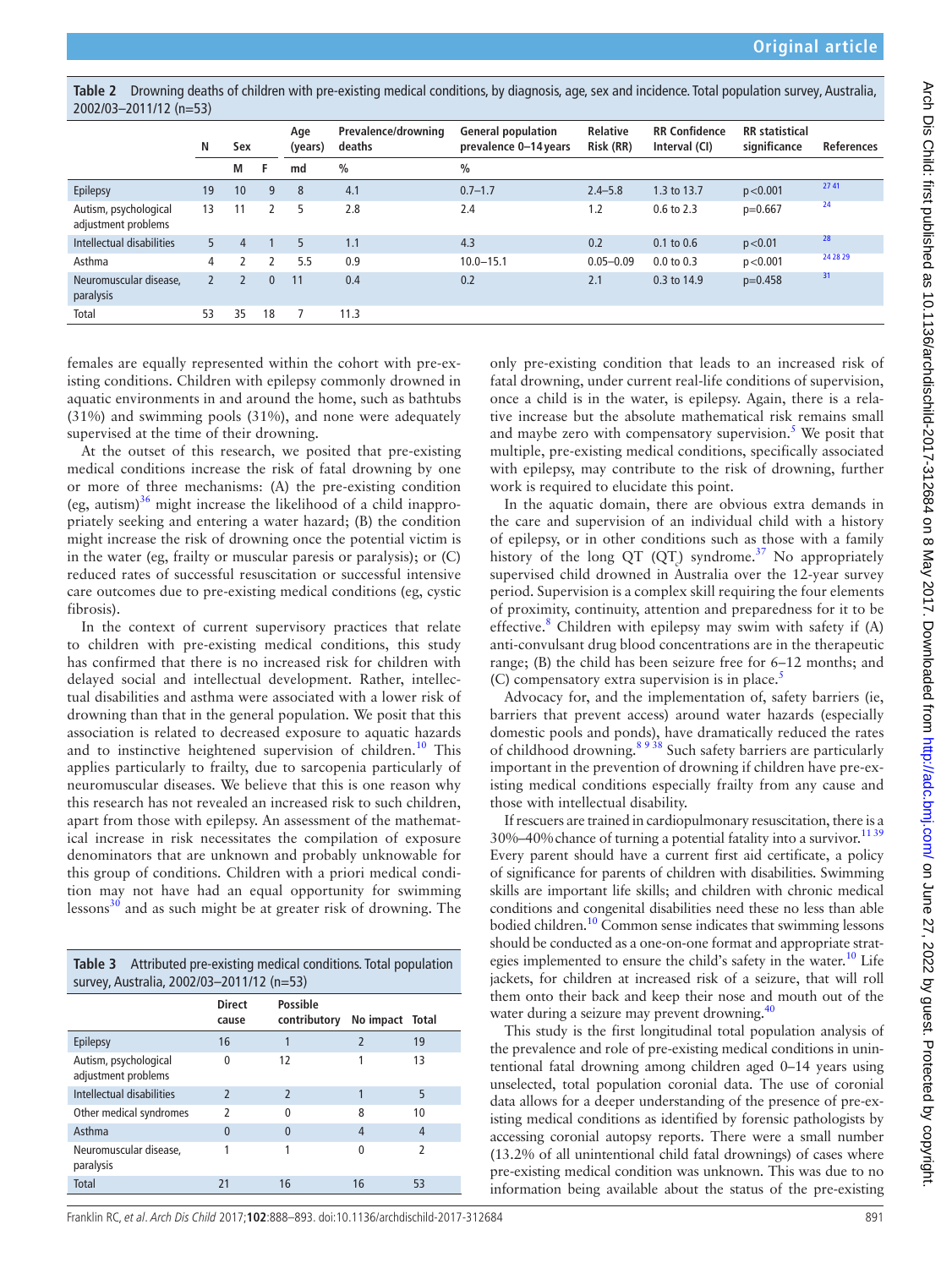<span id="page-4-10"></span>**Table 4** Location grouping by activity grouping for children with direct cause epilepsy, child (0–14 years) drowning deaths. Total population survey, Australia, 2002/03–2011/12 (n=16)

|                   |                    | <b>Activity grouping</b> |                             |                                 |                                        |              |  |  |
|-------------------|--------------------|--------------------------|-----------------------------|---------------------------------|----------------------------------------|--------------|--|--|
|                   |                    | <b>Bathing</b>           | Human powered<br>watercraft | Swimming, paddling or<br>wading | Walking/ playing near<br>water/fell-in | <b>Total</b> |  |  |
| Location grouping | Bathtub/spa bath   |                          |                             |                                 |                                        |              |  |  |
|                   | Beach              |                          |                             |                                 |                                        |              |  |  |
|                   | Lake/dam/lagoon    |                          |                             |                                 |                                        |              |  |  |
|                   | River/creek/stream |                          |                             |                                 |                                        |              |  |  |
|                   | Swimming pool      |                          |                             |                                 |                                        |              |  |  |
| Total             |                    |                          |                             |                                 |                                        |              |  |  |

medical condition due to the autopsy document not being available, no mention being made of pre-existing medical conditions in the case documentation or that the parents did not want an autopsy to be undertaken. There were also six cases associated with a mass flooding and casualty event in the 2011/12 financial year where autopsies were not undertaken.

This study examined fatal drownings only; it should be noted that it is not known if the non-epilepsy chronic medical condition related non-fatal drownings have higher rates of severe morbidity. Studies of this nature of necessity depend on the subjective assignment of causal roles leading to injury. We believe that the expertise of the two experienced reviewers (paediatrician and neurologist, and safety analysis expert) provide current best subjective review of such causality.

#### **Conclusion**

There are nuances in the relationship between pre-existing chronic illness and the risk of childhood drowning. This study shows that the mathematical risks of aquatic activities are not dangerously increased in children with pre-existing medical conditions, when compared with the baseline population. Awareness of prevention strategies and the need to ensure heightened vigilance of children with pre-existing medical conditions, particularly those with epilepsy, is required. Children with pre-existing medical conditions should not be denied the joys and developmental experience of aquatic activities.

**Correction notice** This paper has been amended since it was published Online First. Owing to a scripting error, some of the publisher names in the references were replaced with 'BMJ Publishing Group'. This only affected the full text version, not the PDF. We have since corrected these errors and the correct publishers have been inserted into the references.

**Acknowledgements** This research is supported by the Royal Life Saving Society - Australia to aid in the reduction of drowning. Research at the Royal Life Saving Society - Australia is supported by the Australian Government.

**Contributors** RCF and JHP conceived the study. AEP sourced the data. JHP and RCF reviewed the medical details of each case. JHP and RCF formulated an interpretive judgement concerning whether the pre-existing medical condition was a direct cause, compromised a fatal drowning or was incidental. RCF conducted the analysis and wrote the manuscript. JHP assisted in the analysis and reviewed the manuscript. AEP reviewed the manuscript.

**Disclaimer** The lead author, RCF, affirms that the manuscript is an honest, accurate and transparent account of the study being reported, that no important aspects of the study have been omitted and that any discrepancies from the study as planned (and if relevant, registered) have been explained.

#### **Competing interests** None declared.

**Patient consent** Victims are deceased and data is stored by the data custodians, the Australian National Coronial Information System (NCIS). Access to researchers is governed under strict ethical protocols.

**Ethics approval** Department of Justice Human Research Ethics Committee.

**Provenance and peer review** Not commissioned; externally peer reviewed.

**Data sharing statement** With respect to the data set underlying this research, these data are available on request. However, as the data have been accessed via a third party (coronial data), ethical approval and permission from the data custodians, the Australian National Coronial Information System (NCIS) is required before the authors are able to provide their data set to the person inquiring. There are strict ethical restrictions around the use of these data, and it can therefore not be sent to a public repository. Once ethical approval and permission from the NCIS as data custodians has been achieved, researchers can contact richard.franklin@jcu.edu.au to gain access to the data.

© Article author(s) (or their employer(s) unless otherwise stated in the text of the article) 2017. All rights reserved. No commercial use is permitted unless otherwise expressly granted.

#### **References**

- <span id="page-4-0"></span>1 Handley AJ. Drowning. [BMJ](http://dx.doi.org/10.1136/bmj.g1734) 2014;348:bmj.g1734.
- <span id="page-4-1"></span>2 World Health Organization. Global Report on Drowning: preventing a leading killer. Geneva: World Health Organization, 2014.
- <span id="page-4-2"></span>3 Franklin RC, Scarr JP, Pearn JH. Reducing drowning deaths: the continued challenge of immersion fatalities in Australia. Med J Aust 2010;192:123-6.
- <span id="page-4-3"></span>4 Bugeja L, Franklin RC. An analysis of stratagems to reduce drowning deaths of young children in private swimming pools and spas in Victoria, Australia. Int J Inj Contr Saf [Promot](http://dx.doi.org/10.1080/17457300.2012.717086) 2013;20:282–94.
- <span id="page-4-4"></span>5 Pearn JH, Nixon J. An analysis of the causes of freshwater immersion accidents involving children. [Accident Analysis & Prevention](http://dx.doi.org/10.1016/0001-4575(79)90002-2) 1979;11:173-8.
- <span id="page-4-5"></span>6 Pearn J, Nixon J. Bathtub immersion accidents involving children. Med J Aust 1977;1:211.
- <span id="page-4-6"></span>7 Franklin RC, Pearn JH. Drowning for love: the aquatic victim-instead-of-rescuer syndrome: drowning fatalities involving those attempting to rescue a child. *J Paediatr* [Child Health](http://dx.doi.org/10.1111/j.1440-1754.2010.01889.x) 2011;47:44–7.
- <span id="page-4-11"></span>8 Bugeja L, Franklin RC. An analysis of stratagems to reduce drowning deaths of young children in private swimming pools and spas in Victoria, Australia. Int J Inj Contr Saf [Promot](http://dx.doi.org/10.1080/17457300.2012.717086) 2013;20:1–13.
- 9 Peden AE, Franklin RC, Leggat PA. Fatal river drowning: the identification of research gaps through a systematic literature review. [Inj Prev](http://dx.doi.org/10.1136/injuryprev-2015-041750) 2016;22:202-9.
- <span id="page-4-7"></span>10 Pearn JH, Franklin RC. Disability and drowning: personal Experiences, Research, and practicalities of adapted aquatics. Int J Aquatic Res Edu 2013;7.
- <span id="page-4-8"></span>11 Drowning PJ. The critically ill child diagnosis and management. 3rd ed. Philadephia: WB Sauders Co, 1985:129–56.
- 12 Bell GS, Gaitatzis A, Bell CL, et al. Drowning in people with epilepsy: how great is the risk? [Neurology](http://dx.doi.org/10.1212/01.wnl.0000323813.36193.4d) 2008;71:578–82.
- 13 Diekema DS, Quan L, Holt VL. Epilepsy as a risk factor for submersion injury in children. Pediatrics 1993;91:612-6.
- 14 Kemp AM, Sibert JR. Epilepsy in children and the risk of drowning. [Arch Dis Child](http://dx.doi.org/10.1136/adc.68.5.684) 1993;68:684–5.
- 15 Pearn JM. Epilepsy and drowning in childhood. [Br Med J](http://dx.doi.org/10.1136/bmj.1.6075.1510) 1977;1:1510-1.
- 16 Pearn J, Bart R, Yamaoka R. Drowning risks to epileptic children: a study from Hawaii. [Br Med J](http://dx.doi.org/10.1136/bmj.2.6147.1284) 1978;2:1284–5.
- <span id="page-4-9"></span>17 Royal Life Saving Society - Australia. National Drowning Report 2013. Secondary National Drowning Report 2013, 2013.
- 18 Quan L, Cummings P. Characteristics of drowning by different age groups. [Inj Prev](http://dx.doi.org/10.1136/ip.9.2.163) 2003;9:163–8.
- 19 Hwang V, Shofer FS, Durbin DR, et al. Prevalence of traumatic injuries in drowning and near drowning in children and adolescents. [Arch Pediatr Adolesc Med](http://dx.doi.org/10.1001/archpedi.157.1.50) 2003;157:50.
- 20 Lippmann JM, Pearn JH. Snorkelling-related deaths in Australia, 1994-2006. Med J [Aust](http://dx.doi.org/10.5694/mja11.10988) 2012;197:230–2.